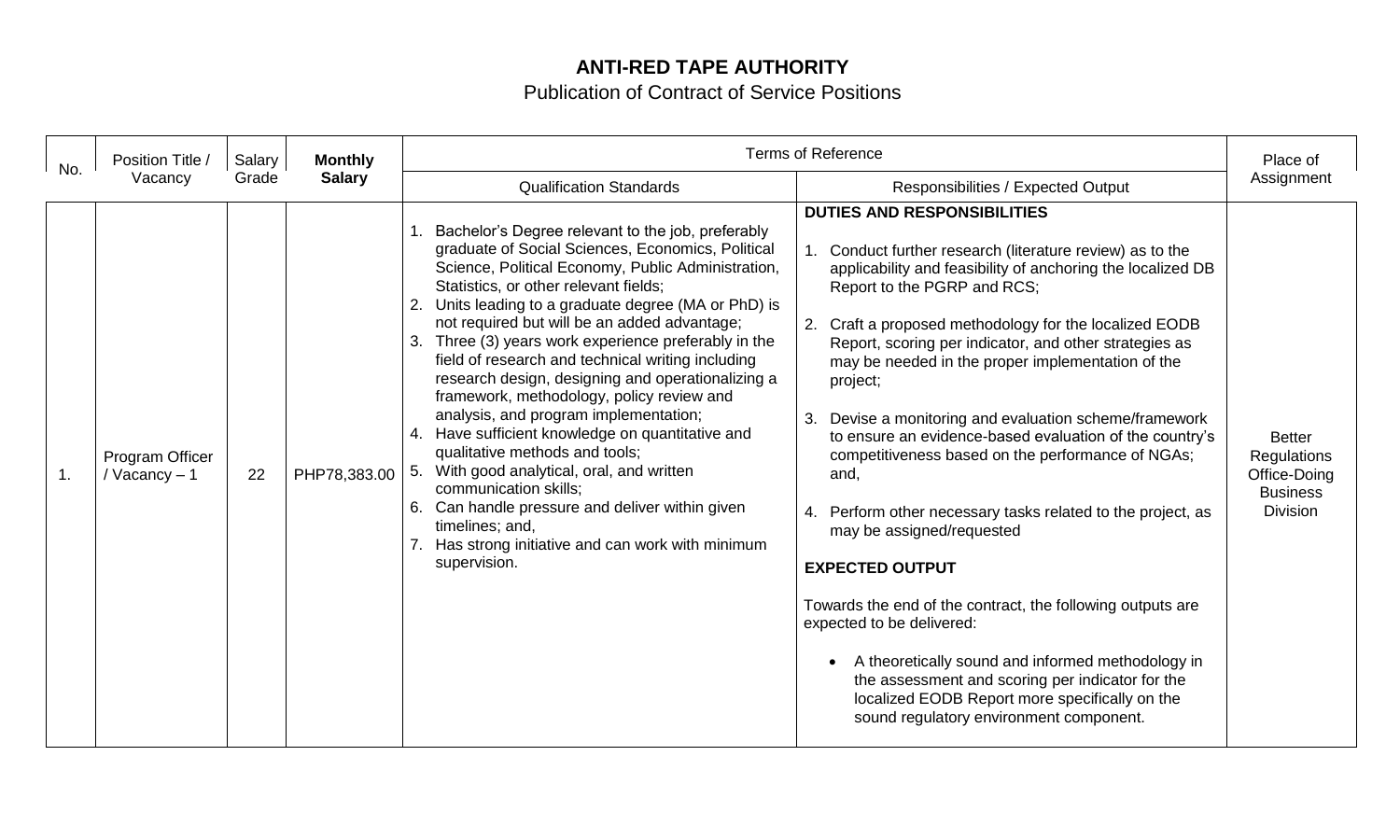| No. | Position Title /<br>Vacancy        | Salary<br>Grade | <b>Monthly</b><br><b>Salary</b> | <b>Terms of Reference</b>                                                                                                                                                                                                                                                                                                                                                                                                                                                                                                                                                                                                                                                                                                      |                                                                                                                                                                                                                                                                                                                                                                                                                                                                                                                                                                                                                                                                                                                                                                                                                                                                                                                                               | Place of                                                                                  |
|-----|------------------------------------|-----------------|---------------------------------|--------------------------------------------------------------------------------------------------------------------------------------------------------------------------------------------------------------------------------------------------------------------------------------------------------------------------------------------------------------------------------------------------------------------------------------------------------------------------------------------------------------------------------------------------------------------------------------------------------------------------------------------------------------------------------------------------------------------------------|-----------------------------------------------------------------------------------------------------------------------------------------------------------------------------------------------------------------------------------------------------------------------------------------------------------------------------------------------------------------------------------------------------------------------------------------------------------------------------------------------------------------------------------------------------------------------------------------------------------------------------------------------------------------------------------------------------------------------------------------------------------------------------------------------------------------------------------------------------------------------------------------------------------------------------------------------|-------------------------------------------------------------------------------------------|
|     |                                    |                 |                                 | <b>Qualification Standards</b>                                                                                                                                                                                                                                                                                                                                                                                                                                                                                                                                                                                                                                                                                                 | Responsibilities / Expected Output                                                                                                                                                                                                                                                                                                                                                                                                                                                                                                                                                                                                                                                                                                                                                                                                                                                                                                            | Assignment                                                                                |
| 2.  | Program Officer<br>/ $Vacancy - 1$ | 22              | PHP78,383.00                    | 1. Bachelor's Degree relevant to the job, preferably<br>graduate of Industrial Engineering, Business<br>Management or other related fields;<br>Registered and a practicing Industrial Engineer is<br>2.<br>preferred but not required.<br>3. Three (3) years work experience preferably in the<br>field of business process mapping, management,<br>and analysis, process reengineering, process<br>improvement, etc.<br>4. Have sufficient knowledge on quantitative and<br>qualitative methods and tools;<br>5. With good analytical, oral, and written<br>communication skills;<br>6. Can handle pressure and deliver within given<br>timelines; and,<br>7. Has strong initiative and can work with minimum<br>supervision. | <b>DUTIES AND RESPONSIBILITIES</b><br>1. Conduct a business process analysis of the business-<br>related services and processes of the government (from<br>starting to closing a business);<br>Recommend strategies and techniques in improving the<br>processes of the government in relation to the lifecycle<br>of a business;<br>Coordinate and collaborate with relevant government<br>3.<br>agencies as necessary for the completion of the project<br>(e.g. data gathering, etc.); and,<br>4. Perform other necessary tasks related to the project, as<br>may be assigned/requested.<br><b>EXPECTED OUTPUT</b><br>Towards the end of the contract, the following output/s are<br>expected to be delivered:<br>A completely mapped business-related processes of<br>the government from starting to closing a business,<br>with identified points for improvement,<br>recommended strategies and techniques in<br>addressing the issues | <b>Better</b><br><b>Regulations</b><br>Office-Doing<br><b>Business</b><br><b>Division</b> |